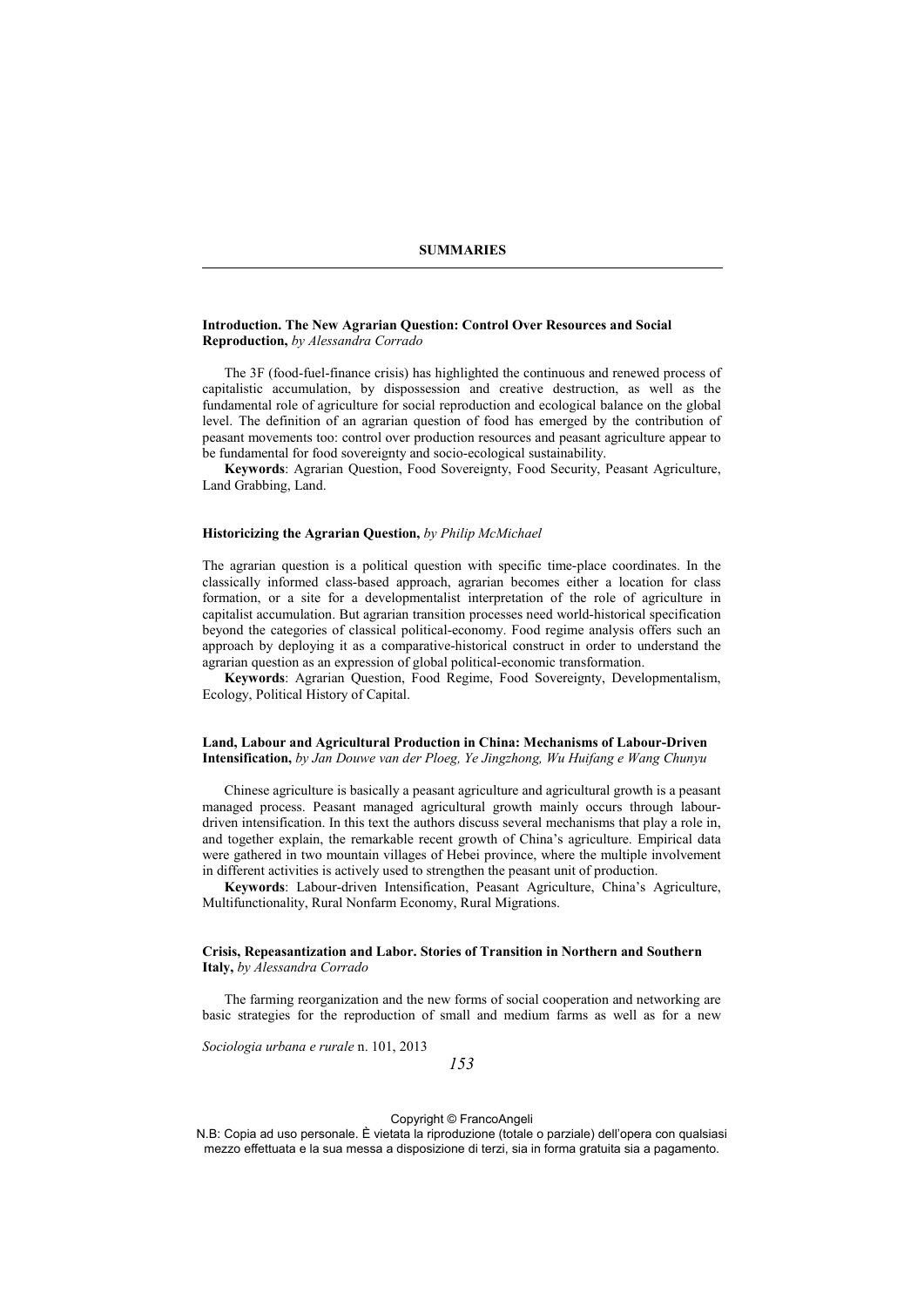#### Summaries

engagement with agriculture for young people looking for income opportunities. These strategies work to cope with a crisis that is economic as well as ontological, questioning identities, livelihoods and the sense of doing agriculture. The author analyzes agriculture transition processes evaluating farm styles and stories in different local contexts in Italy, exactly in Lombardia and in Calabria regions.

**Keywords:** Peasant Agriculture, Repeasantization, Short Chains, Crisis, Gruppi di Acquisto Solidale, Multifunctionality.

# **Alternative Food Networks: a Sicilian Experience Promoted by Critical Farmers,**

*by Silvia Sivini*

The processes of transition in the food systems are often sustained by farmers' innovations. The author discusses the results of an empirical research on innovative strategies adopted by organic/biodynamic Sicilian producers promoting a strong alternative food network. The research outlines the presence of an innovative path connected to the development of critical consumption, especially by GASes. The producers investigated can be define as critical farmers. Their characteristics and their practices in developing a strong alter native food network are analyzed focusing on the creation of social and political change and in promoting food democracy.

**Keywords:** Alternative Food Networks; Organic Production; Short Food Chains; Solidarity Economy; Critical Consumption; Critical Farmers.

## **The Grazing Land of Loliondo. Green grabbing and hunting safari,** *by Annamaria Vitale*

In recent decades hunting tourism has assumed the proportion of a global industry, as wildlife has been turned into objects of economic utility. The paper examines the interplay between green grabbing and hunting tourism in Loliondo, an area in northern Tanzania home to Maasai pastoralists. It shows how the leasing of a hunting concession on village lands by the central government has resulted into restrictions on range resources. This situation has lead to local resistance and struggle over land rights.

**Keywords**: Green Grabbing; Land Grabbing; Hunting Tourism; Tanzania; Maasai; Conservation of Nature.

## **The Periurban Environment and Its Socio-Territorial Features. An Analytical and Empirical Proposal for Lombardy,** *by Matteo Colleoni, Simone Caiello*

Located around the urban areas, rather than on the city's edge, the peri-urban is normally conceived as an hybrid territory that is difficult to define and even more to identify geo graphically. Starting with a brief summary of the most important previous studies on the subject, the article offers then an analytical interpretation of the periurban phenomenon and shows the results obtained through its empirical application to the Lombardy territory. The aim of the study is in fact to locate the periurban territory in Lombardy region and to de scribe the social composition of its population.

**Keywords**: Periurban, Urbanization Process, Metropolitan Area, Social Morphology, Ecological Indicator, GIS.

## *154*

#### Copyright © FrancoAngeli

N.B: Copia ad uso personale. È vietata la riproduzione (totale o parziale) dell'opera con qualsiasi mezzo effettuata e la sua messa a disposizione di terzi, sia in forma gratuita sia a pagamento.